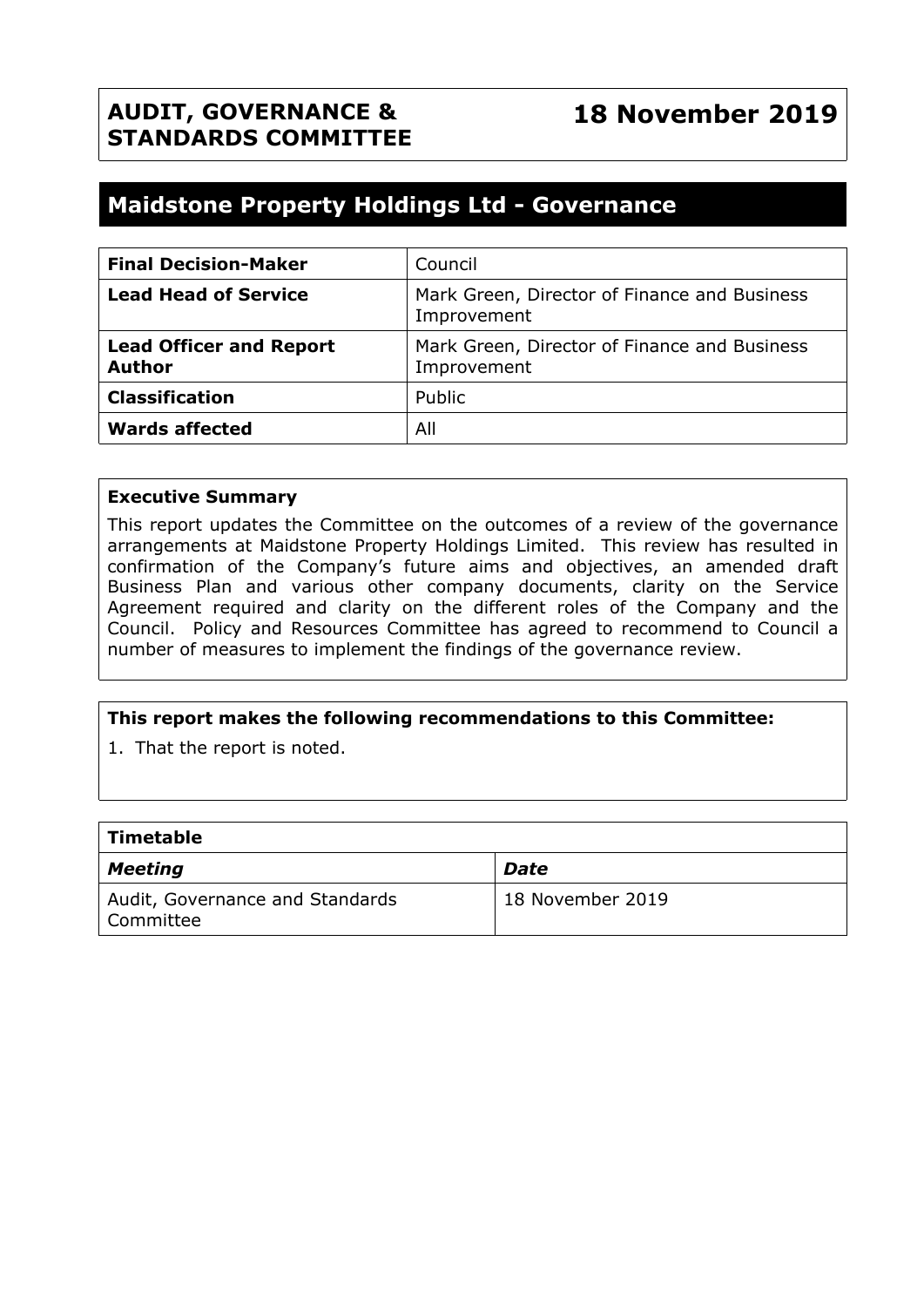# **Maidstone Property Holdings Ltd - Governance**

# **1. CROSS-CUTTING ISSUES AND IMPLICATIONS**

| <b>Issue</b>                                                       | <b>Implications</b>                                                                                                                                                                                                                                                                                                                                                                                                                                                                                                         | Sign-off                                                                    |
|--------------------------------------------------------------------|-----------------------------------------------------------------------------------------------------------------------------------------------------------------------------------------------------------------------------------------------------------------------------------------------------------------------------------------------------------------------------------------------------------------------------------------------------------------------------------------------------------------------------|-----------------------------------------------------------------------------|
| <b>Impact on</b><br>Corporate<br><b>Priorities</b>                 | The four Strategic Plan objectives are:<br><b>Embracing Growth and Enabling</b><br>Infrastructure<br>Safe, Clean and Green<br><b>Homes and Communities</b><br>$\bullet$<br>A Thriving Place<br>$\bullet$<br>Maidstone Property Holdings Limited supports<br>priorities 2, 3 and 4 as it improves and<br>increases the provision of homes for rent in the<br>borough and provides a quality letting<br>management service.                                                                                                   | Director of<br>Finance and<br><b>Business</b><br>Improvement                |
| <b>Cross</b><br><b>Cutting</b><br><b>Objectives</b><br><b>Risk</b> | The four cross-cutting objectives are:<br>Heritage is Respected<br>Health Inequalities are Addressed and<br>Reduced<br>Deprivation is Reduced and Social<br>$\bullet$<br>Mobility is Improved<br>Biodiversity and Environmental<br>Sustainability is respected<br>Through the provision of high quality rented<br>accommodation, which is well managed, the<br>recommendations support the achievement of<br>all of the objectives.<br>Refer to section 7 of the report.                                                    | Director of<br>Finance and<br><b>Business</b><br>Improvement<br>Director of |
| <b>Management</b>                                                  |                                                                                                                                                                                                                                                                                                                                                                                                                                                                                                                             | Finance and<br><b>Business</b><br>Improvement                               |
| <b>Financial</b>                                                   | The property acquired by the Council under its<br>housing development and regeneration<br>investment plan is leased to Maidstone Property<br>Holdings Limited on market terms and then<br>operated by the company. The income and<br>expenditure associated with the Company is<br>therefore factored into investment appraisals for<br>housing development and regeneration.<br>Regular reports on the company are presented<br>to Policy and Resources Committee as part of<br>the quarterly financial monitoring report. | Director of<br>Finance and<br><b>Business</b><br>Improvement                |
| <b>Staffing</b>                                                    | Maidstone Property Holdings Limited is managed                                                                                                                                                                                                                                                                                                                                                                                                                                                                              | Director of                                                                 |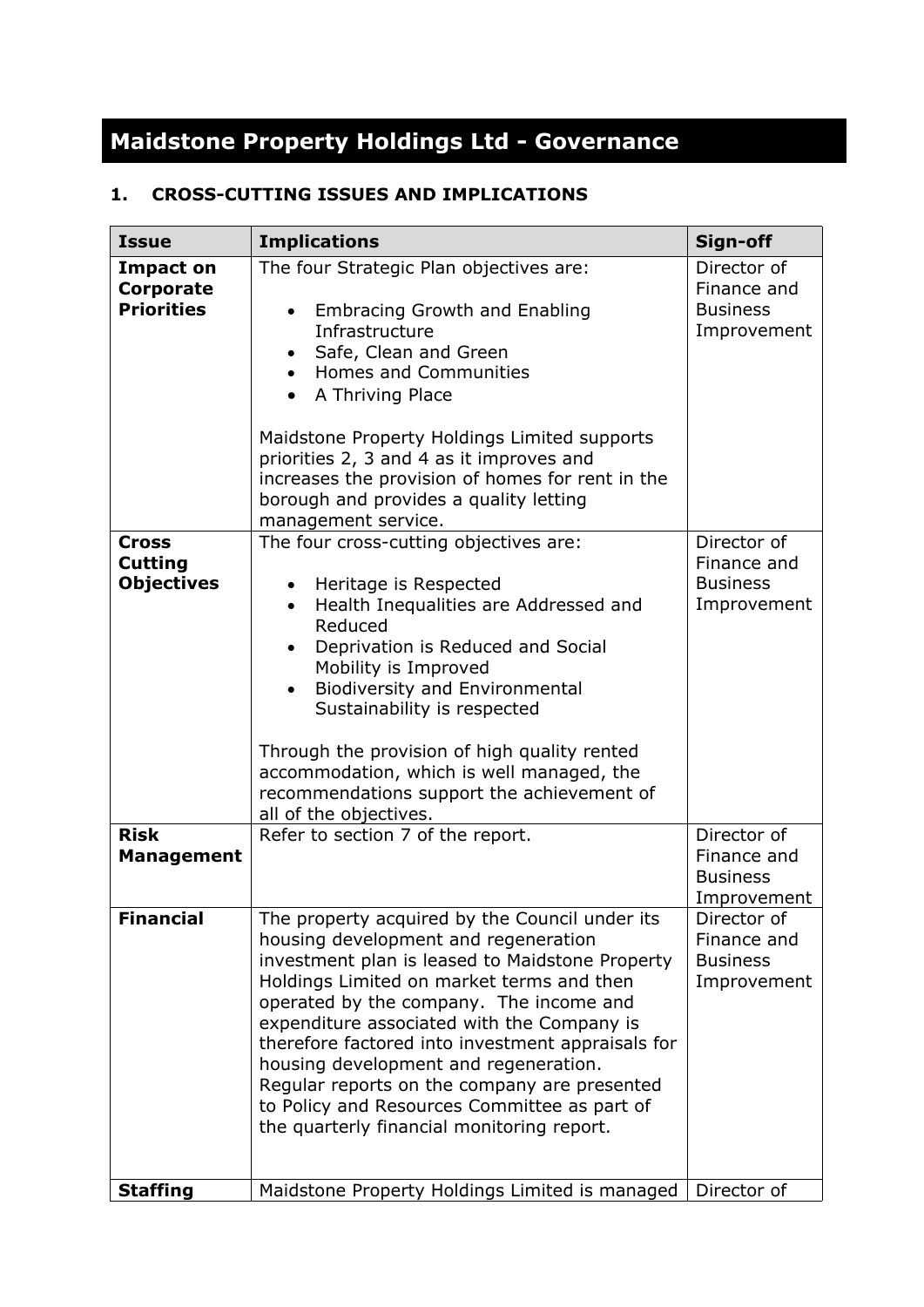|                                                        | through a combination of our current staffing<br>and external support through Sibley Pares, who<br>have been procured to provide property<br>management support.                                                                                                                                                              | Finance and<br><b>Business</b><br>Improvement                |
|--------------------------------------------------------|-------------------------------------------------------------------------------------------------------------------------------------------------------------------------------------------------------------------------------------------------------------------------------------------------------------------------------|--------------------------------------------------------------|
| Legal                                                  | It is accepted law through various legislation,<br>including s1 of the Localism Act that councils<br>can form and operate local authority wholly<br>owned trading and commercial companies.<br>Many councils now have at least one commercial<br>company, usually for housing and property.                                   | Principal<br>Solicitor,<br>Corporate<br>Governance           |
| <b>Privacy and</b><br><b>Data</b><br><b>Protection</b> | As a wholly Council owned Maidstone Property<br>Holdings Limited is subject to the requirements<br>of FOI and data protection and account has<br>been taken of these requirements in the drafting<br>of the company documents                                                                                                 | Director of<br>Finance and<br><b>Business</b><br>Improvement |
| <b>Equalities</b>                                      | The recommendations do not propose a change<br>in service therefore will not require an equalities<br>impact assessment                                                                                                                                                                                                       | Director of<br>Finance and<br><b>Business</b><br>Improvement |
| <b>Public</b><br><b>Health</b>                         | In providing high quality rental housing through<br>the operation of the company, which is well<br>managed, the Council intends to have a positive<br>impact on the health, security and well-being of<br>the population of the borough.                                                                                      | Director of<br>Finance and<br><b>Business</b><br>Improvement |
| <b>Crime and</b><br><b>Disorder</b>                    | There is unlikely to be any impact in this area<br>and, if anything, the impact will be positive.                                                                                                                                                                                                                             | Director of<br>Finance and<br><b>Business</b><br>Improvement |
| <b>Procurement</b>                                     | As a non-Teckal company, the company will<br>have to compete in the open market in future to<br>provide additional services $-$ if any $-$ to the<br>council. The company is a commercial outward<br>facing company and is not intended to be<br>subject to the public procurement rules when it<br>is acting as a purchaser. | Director of<br>Finance and<br><b>Business</b><br>Improvement |

# **2. INTRODUCTION AND BACKGROUND**

- 2.1 In September 2016, the Council incorporated a wholly owned company limited by shares called Maidstone Property Holdings Limited ("the Company"). The Company was established to hold property leased to it by the Council and to undertake other property development/management activities.
- 2.2 In December 2017, the Company's structure was subject to a report by Internal Audit. The report identified a number of areas for improvement within the Company's governance structure and assurance mechanisms which would need to be addressed as the scope of the Company's activities expanded. A report to this Committee on 19<sup>th</sup> November 2018 described the Internal Audit findings and referred to a forthcoming review of the Company's aims, objectives and governance structure. It was agreed that the outcomes of this review would be reported back to the Committee.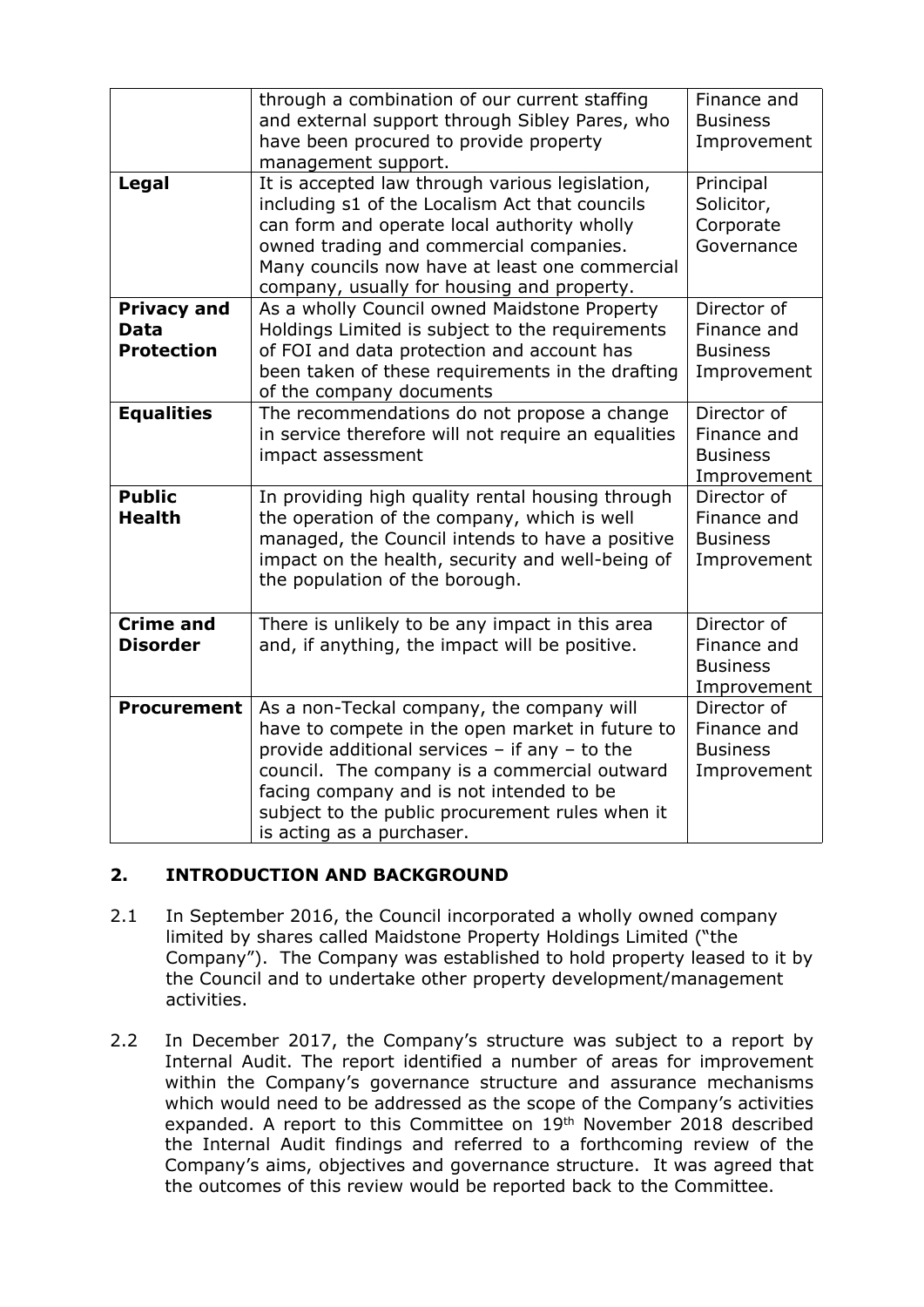- 2.3 The review, which has been undertaken with the assistance of external solicitors, Anthony Collins Solicitors LLP, has resulted in confirmation of the Company's future aims and objectives, an amended draft Business Plan and various other company documents, clarity on the Service Agreement required, clarity on the different roles of the Company and the Council. Details are set out in sections 3 to 6 below.
- 2.4 In the meantime, the outcomes of the review have been reported to Policy and Resources Committee at their meeting on  $23<sup>rd</sup>$  July 2019. Policy and Resources Committee agreed to recommend to Council a number of measures, intended to implement the findings of the governance review. These are as follows:
	- to delegate to the Company Board, Policy and Resources Committee, and the Director of Finance and Business Improvement the various reserved matters set out in the schedule to the Operational Agreement
	- to approve the updated business plan of Maidstone Property Holdings Limited
	- to approve the amended Operational Agreement (including reserved matters)
	- to approve the amended Articles of Association
	- to approve the Service Agreement
	- to approve the relevant addition to the Terms of Reference of Policy and Resources Committee and to authorise the Head of Legal Partnership to make any necessary changes to the Constitution
	- to authorise the Director of Finance and Business Improvement to take all decisions he considers necessary (following consultation with the Head of Legal Partnership) to implement the changes outlined above and the documents referred to, to include making all shareholder decisions.
- 2.5 It is intended to table these recommendations at the meeting of Council on 18th December 2019.

# **3 THE PURPOSE OF THE COMPANY**

- 3.1 The Company will be a vehicle through which market rented accommodation will be provided to a high standard and which will be affordable to its target market. It will aim to provide a more balanced housing market in the borough. It will assist with the regeneration of brownfield sites and stimulate local economy growth through creation of additional jobs.
- 3.2 As the Company's aims are commercial, it will not be a "Teckal" Company. A "Teckal" Company is one which is set up by a local authority primarily to provide its own services in a more commercial way, back to the Council itself. Such a company has severe limits on its ability to trade externally.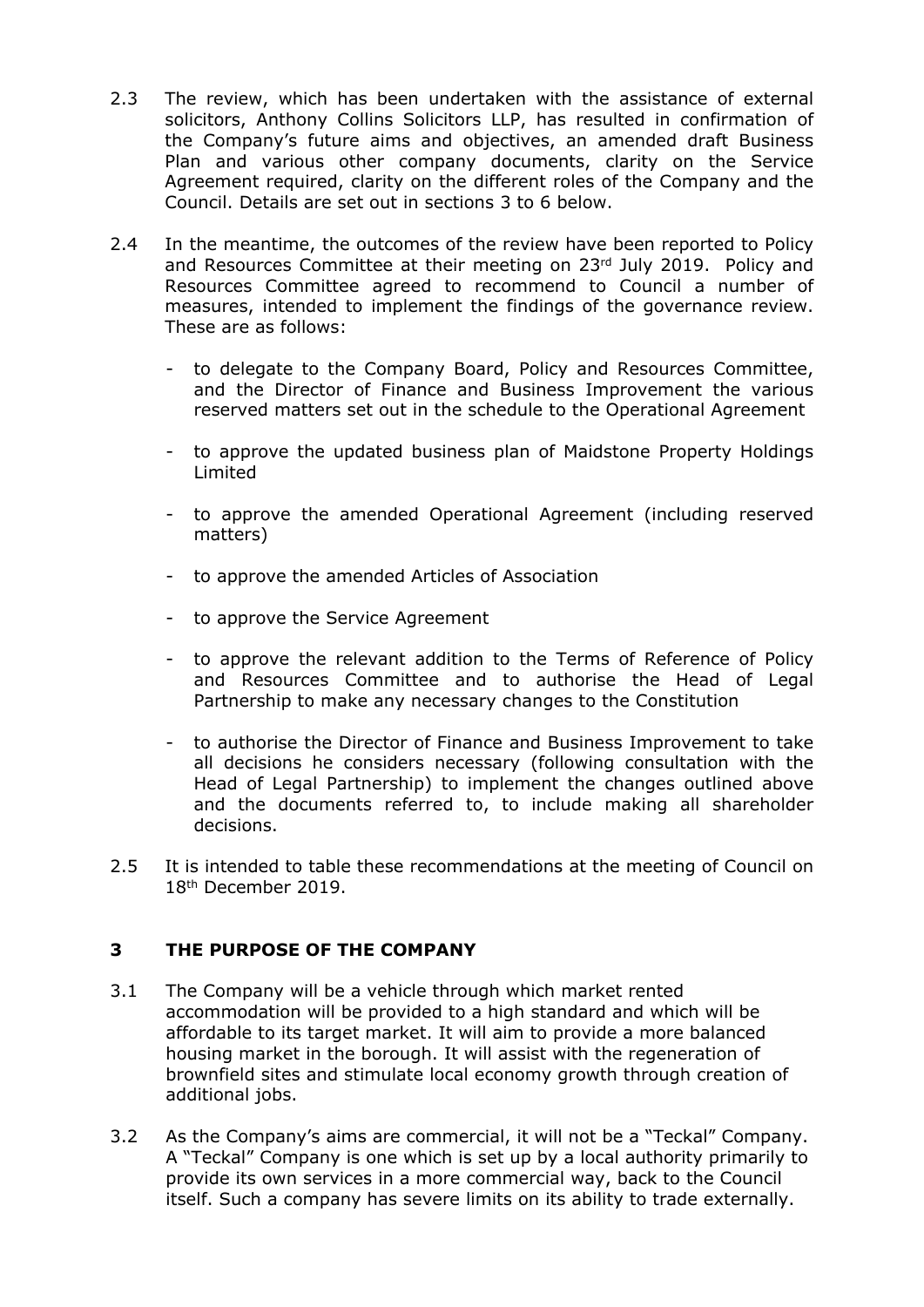The intention for MPH Ltd is that it will have freedom to operate commercially in the market. In exchange for this freedom, the Council's relationship with the Company must be on arms length commercial terms.

3.3 These aims and objectives are set out in the draft Business Plan.

# **4 THE ROLE OF THE COUNCIL**

- 4.1 The Council is the sole shareholder of the Company and the Company is wholly owned by the Council. This means that the Company will be included in the consolidated accounts of the Council, once it achieves a material level of activity. The Council will therefore have financial auditing requirements in respect of the Company and the Company's finances will appear in the Council's accounts and will be subject to external financial auditing.
- 4.2 As shareholder, the Council is responsible for certain functions in respect of the Company. These are called the "reserved matters" and are set out in a schedule at the back of the Operational Agreement. The schedule sets out those matters which the Council will delegate to the Board and which will be reserved to the Council to decide. It is proposed that the Council delegates the function to make shareholder decisions to the Policy and Resources Committee. This Committee already makes various decisions on behalf of the Council in respect of the Company and receives reports on the Company's business. However, there is nothing formal setting out in the Committee's terms of reference. It is therefore proposed to amend the wording of the terms of reference to include specific reference to its responsibility for shareholder decisions.
- 4.3 Although Policy and Resources Committee will receive regular reports on the Company's business and operations, it is not feasible for the committee to constantly meet to make the decisions required as shareholder. Therefore, it is proposed that the Committee delegates certain shareholder reserved matters to a nominated officer, who, it is suggested, should be the Director of Finance and Business Improvement. The extent of the delegation is shown in additional wording to the terms of reference of Policy and Resources Committee.

#### **5 THE OPERATION OF THE COMPANY**

- 5.1 The 2017 Audit report highlighted a number of areas where it was appropriate to formalise the operation of the Company. The amended arrangements include the following:
- 5.2 There will be four directors. They will be: the Director of Regeneration and Place, the Head of Housing and Community Services, the Head of Commissioning and Business Improvement and a senior member of the legal team (the precise person yet to be confirmed). There is provision for alternate directors. This means that if a director is not available at a board meeting, another director may vote on his/her behalf, as proxy. There is also provision for representatives of the Council to attend and observe Board meetings. It is agreed that this will generally be the Director of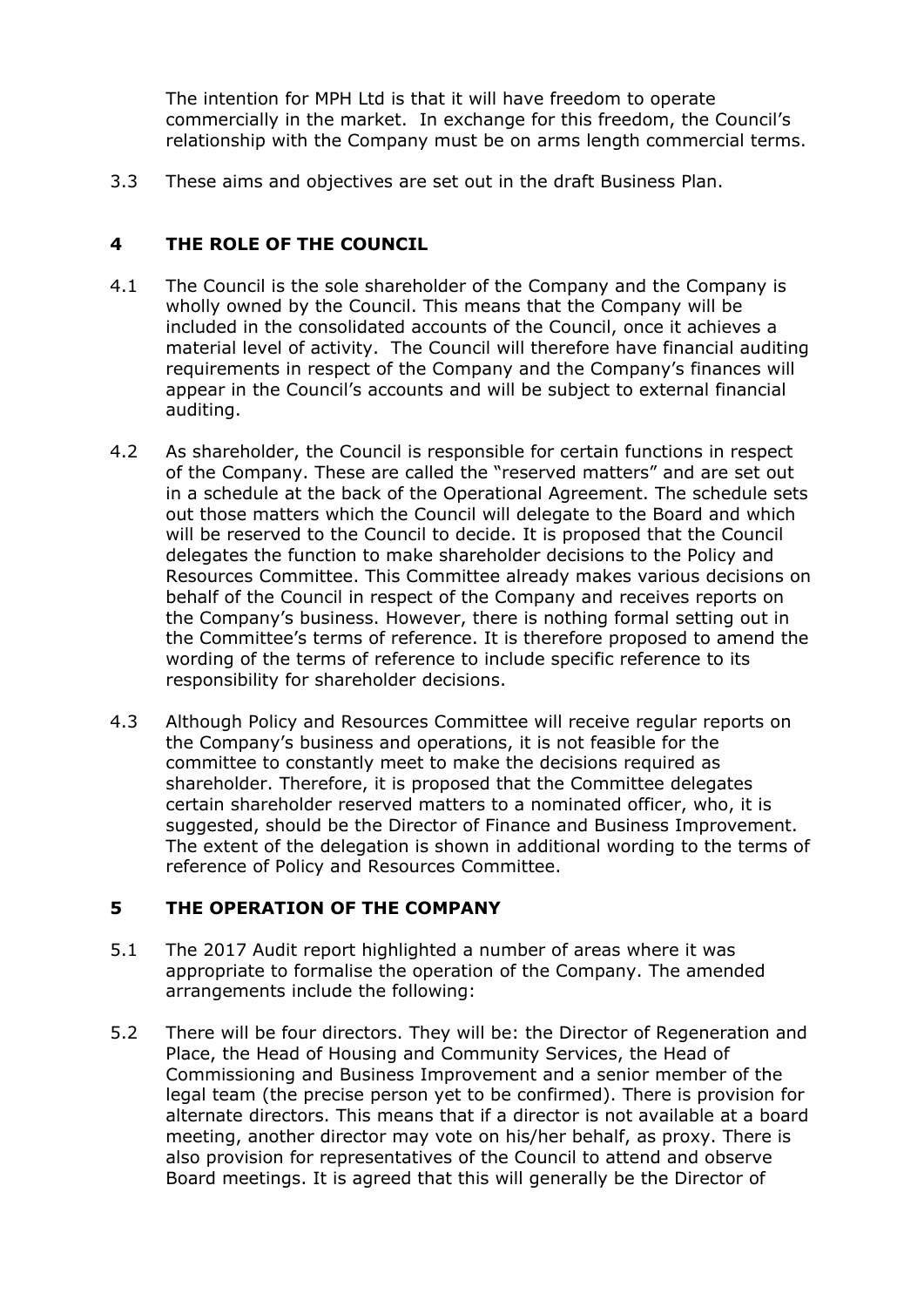Finance and Business Improvement. He will also represent the Council at the Annual General Meeting.

5.3 There will be regular Board meetings at least once a quarter. At the first meeting, the directors will formally adopt the new company documents and the Business Plan. They will also make any declarations of interests as Directors, which will formally be recorded. Democratic Services will provide a company secretarial function. There will be no extra remuneration for the directors, members of democratic services or any officer who undertakes work for the Company but the work will be recharged to the Company through agreement under the Services Agreement. Any travel expenses claimed on behalf of company business will be claimed at the usual rates through the Council's iTrent system and will be recharged to the Company. Reporting lines for the Company to the shareholder will be via regular reports to Policy and Resources Committee. In general, the operation of the Company is set out more clearly in the Operational Agreement and Articles of Association.

# **6 SERVICES AGREEMENT**

6.1 The Internal Audit report recommended that there be a mechanism to record and re-charge the work that officers do for the Company. It is proposed therefore to adopt a Services Agreement. The Services Agreement contains a schedule detailing the work and the costs to be charged to the Company. For the time being, the following areas are listed: Finance, Legal, Housing Management, Democratic Services and Directors' time.

#### **7 RISK**

- 7.1 Maidstone Property Holdings is subject to a range of business risks arising from its property management activities. These are outside the scope of this report, being addressed generally as part of the Housing Development and Regeneration Investment Plan, and then in relation to individual properties as and when they are acquired.
- 7.2 The risks specifically addressed by this report concern compliance with legislation and the Council's own constitution. The purpose of the measures set out in this report is to minimise the risk of non-compliance and fully establish the Company as a commercial undertaking separate from the Council in its dealings. Any support from the Council to the Company will be on commercial terms. The proposed measures are based on professional advice from Mid Kent Legal Services and external solicitors Anthony Collins Solicitors LLP, which ensures that the risk is mitigated as much as possible. Going forward, adopting these measures and operating them on a regular basis will likewise minimise the risk of non-compliance.

# **8 CONSULTATION RESULTS AND PREVIOUS COMMITTEE FEEDBACK**

8.1 The report follows on from several meetings between the current Company directors, the Council's external legal advisor and MKLS, and a meeting of Policy and Resources Committee on 23 July 2019.